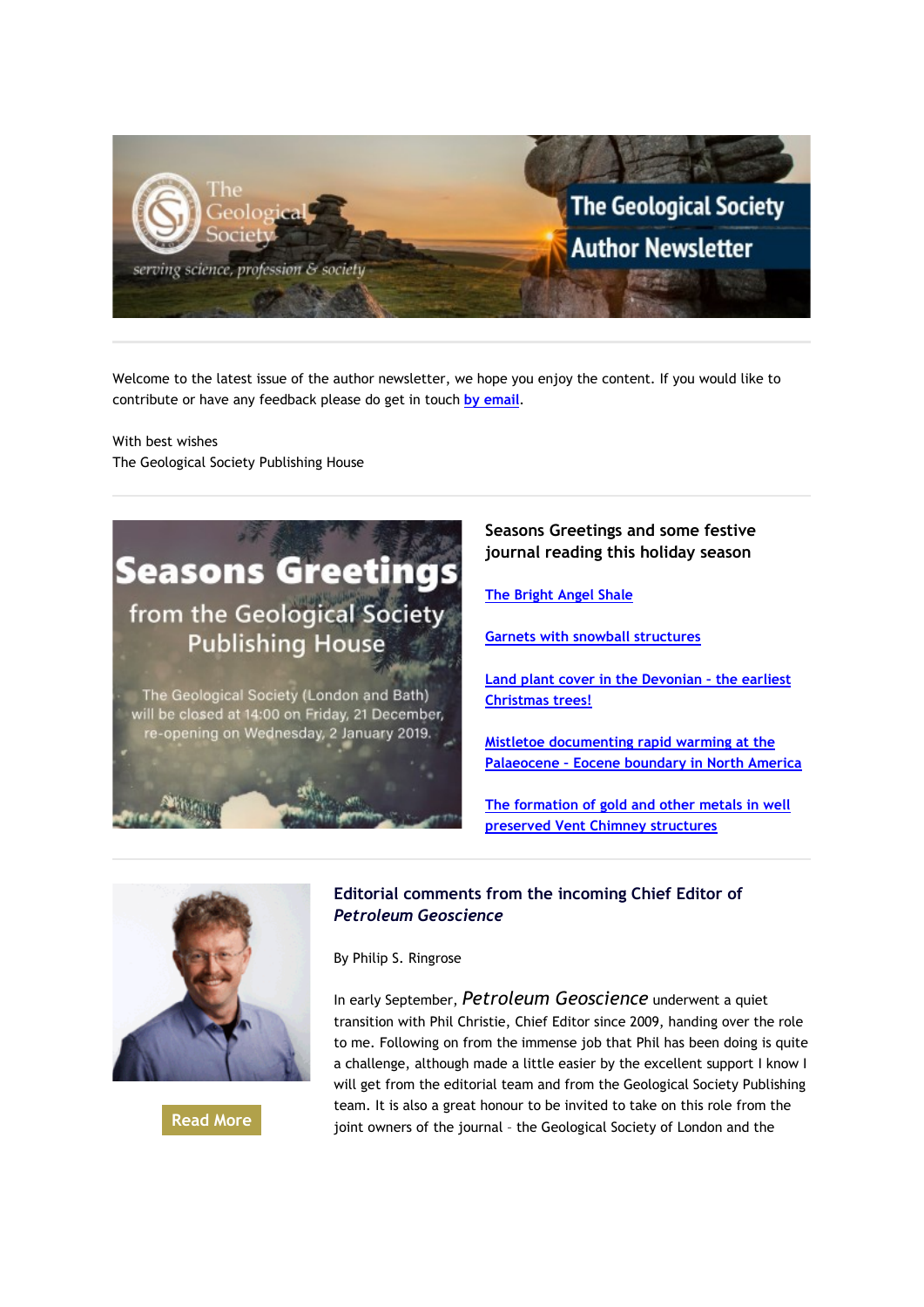

### *Scottish Journal of Geology* **Special Issue**

A Special Issue of the *Scottish Journal of Geology* will celebrate the contribution to knowledge of early-career researchers. We invite high-quality papers for publication in 2019 on any aspect of Scottish geology and geomorphology, and international papers from Scottish-based researchers. We welcome submissions based on MSc, PhD and postdoctoral research, and from geologists within five years of their first professional appointment. Types of contribution may include:

- Original research papers
- Short communications
- Review papers offering new perspectives

#### **Submissions should be received by 1 March 2019**

**[Submit now](https://emea01.safelinks.protection.outlook.com/?url=http%3A%2F%2Fgeologicalsociety.msgfocus.com%2Fc%2F1hXiBSV1SdJbtfghcBh&data=02%7C01%7Clucy.pullen%40geolsoc.org.uk%7Cf901483f2d8c422ce79208d69714691c%7C8793af0570194bd4bcbe1895301e92f9%7C0%7C0%7C636862511259664207&sdata=kOIgxH4fPMBgk%2BKnJY4x%2BsfnNrXTggRkyh6HtroVTJw%3D&reserved=0)**

Contributions will be peer-reviewed to the usual high standards with rapid turnaround. Reviews will be constructive and supportive to facilitate rapid publication subject to a high standard being met.

Further information and advice, please contact one of the Guest Editors: Dr Martin Kirkbride University of Dundee **[m.p.kirkbride@dundee.ac.uk](mailto:m.p.kirkbride@dundee.ac.uk)** Dr Heather Stewart British Geological Survey **[hast@bgs.ac.uk](mailto:hast@bgs.ac.uk)**

### **[Submit your paper online](https://emea01.safelinks.protection.outlook.com/?url=http%3A%2F%2Fgeologicalsociety.msgfocus.com%2Fc%2F1hXiKCzPf85DaUYiw1c&data=02%7C01%7Clucy.pullen%40geolsoc.org.uk%7Cf901483f2d8c422ce79208d69714691c%7C8793af0570194bd4bcbe1895301e92f9%7C0%7C0%7C636862511259664207&sdata=oaoGzf3S6qeV2AxsZ8Wcn%2BL8njuxfsWhd3mXuQJgAHs%3D&reserved=0) [Click here for submission guidance](https://emea01.safelinks.protection.outlook.com/?url=http%3A%2F%2Fgeologicalsociety.msgfocus.com%2Fc%2F1hXiTmeCC2s4SAGjPr7&data=02%7C01%7Clucy.pullen%40geolsoc.org.uk%7Cf901483f2d8c422ce79208d69714691c%7C8793af0570194bd4bcbe1895301e92f9%7C0%7C0%7C636862511259674216&sdata=EUz9mQTRAKOEcSdvu1dcUP5D2c6iIqqCLBIDqUTPoas%3D&reserved=0)**



#### **Top Tips from the Production Team**

In this Top Tips we'll take a look at authorship.

Who qualifies as an author?

**[Read more](https://emea01.safelinks.protection.outlook.com/?url=http%3A%2F%2Fgeologicalsociety.msgfocus.com%2Fc%2F1hXjjzd0ILxpZBOnLGS&data=02%7C01%7Clucy.pullen%40geolsoc.org.uk%7Cf901483f2d8c422ce79208d69714691c%7C8793af0570194bd4bcbe1895301e92f9%7C0%7C0%7C636862511259684212&sdata=wsv%2B9yDdZCW9f7bOVHUhDR6tZy1GZfitXFGvvVzEYXU%3D&reserved=0)**

To include someone as an author on your paper, they must have made a substantial scientific contribution to the study. People who have contributed in other capacities, e.g. through language editing, should be listed in the acknowledgements, but wouldn't normally count as an author. There are two categories of author when you submit your paper: corresponding and contributing authors. For further information on authorship, please see the section on the Society's **[publication ethics](https://emea01.safelinks.protection.outlook.com/?url=http%3A%2F%2Fgeologicalsociety.msgfocus.com%2Fc%2F1hXjsiRO5FTRHhwp56N&data=02%7C01%7Clucy.pullen%40geolsoc.org.uk%7Cf901483f2d8c422ce79208d69714691c%7C8793af0570194bd4bcbe1895301e92f9%7C0%7C0%7C636862511259684212&sdata=Zcn9snEeJWSw0PpIdyRtBUXzuEkGvU4WOeTZ0WzLBkg%3D&reserved=0)** page, which is based on best authorship practices outlined by the **[Committee on Publication Ethics](https://emea01.safelinks.protection.outlook.com/?url=http%3A%2F%2Fgeologicalsociety.msgfocus.com%2Fc%2F1hXjB2wBsAgjoXeqowI&data=02%7C01%7Clucy.pullen%40geolsoc.org.uk%7Cf901483f2d8c422ce79208d69714691c%7C8793af0570194bd4bcbe1895301e92f9%7C0%7C0%7C636862511259694226&sdata=geRhhyoQqbJdqdpnMRHf678BDqx%2BJbVTX5eIbzk2wIc%3D&reserved=0)**...**[continue](https://emea01.safelinks.protection.outlook.com/?url=http%3A%2F%2Fgeologicalsociety.msgfocus.com%2Fc%2F1hXjJMboPuCL6CWrHWD&data=02%7C01%7Clucy.pullen%40geolsoc.org.uk%7Cf901483f2d8c422ce79208d69714691c%7C8793af0570194bd4bcbe1895301e92f9%7C0%7C0%7C636862511259694226&sdata=LyoGZ1MopxpELGV%2FOiF7d2%2BC54ubFcYadvh7Efgv7aY%3D&reserved=0)  [reading](https://emea01.safelinks.protection.outlook.com/?url=http%3A%2F%2Fgeologicalsociety.msgfocus.com%2Fc%2F1hXjJMboPuCL6CWrHWD&data=02%7C01%7Clucy.pullen%40geolsoc.org.uk%7Cf901483f2d8c422ce79208d69714691c%7C8793af0570194bd4bcbe1895301e92f9%7C0%7C0%7C636862511259694226&sdata=LyoGZ1MopxpELGV%2FOiF7d2%2BC54ubFcYadvh7Efgv7aY%3D&reserved=0)**

Find out more about:

**[Corresponding author](https://emea01.safelinks.protection.outlook.com/?url=http%3A%2F%2Fgeologicalsociety.msgfocus.com%2Fc%2F1hXjSvQccoZcOiEt1my&data=02%7C01%7Clucy.pullen%40geolsoc.org.uk%7Cf901483f2d8c422ce79208d69714691c%7C8793af0570194bd4bcbe1895301e92f9%7C0%7C0%7C636862511259704230&sdata=aRguKqXvwzrFKcD99U8P1ndFWvhe76U%2BZyWoQkOKxfk%3D&reserved=0)**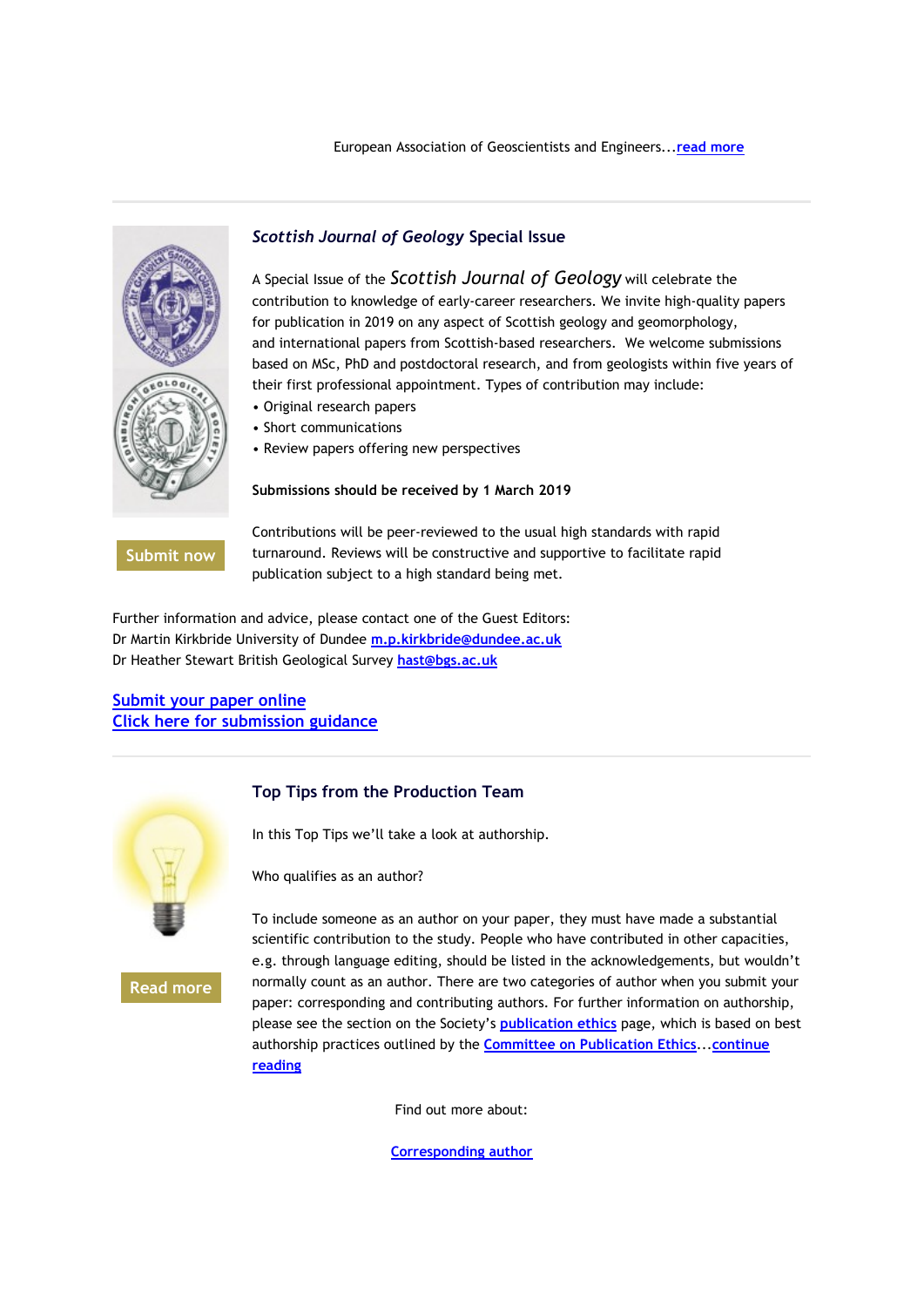## **[Contributing author](https://emea01.safelinks.protection.outlook.com/?url=http%3A%2F%2Fgeologicalsociety.msgfocus.com%2Fc%2F1hXjSvQccoZcOiEt1my&data=02%7C01%7Clucy.pullen%40geolsoc.org.uk%7Cf901483f2d8c422ce79208d69714691c%7C8793af0570194bd4bcbe1895301e92f9%7C0%7C0%7C636862511259704230&sdata=aRguKqXvwzrFKcD99U8P1ndFWvhe76U%2BZyWoQkOKxfk%3D&reserved=0) [Contributing author roles](https://emea01.safelinks.protection.outlook.com/?url=http%3A%2F%2Fgeologicalsociety.msgfocus.com%2Fc%2F1hXjSvQccoZcOiEt1my&data=02%7C01%7Clucy.pullen%40geolsoc.org.uk%7Cf901483f2d8c422ce79208d69714691c%7C8793af0570194bd4bcbe1895301e92f9%7C0%7C0%7C636862511259704230&sdata=aRguKqXvwzrFKcD99U8P1ndFWvhe76U%2BZyWoQkOKxfk%3D&reserved=0) [ORCIDs](https://emea01.safelinks.protection.outlook.com/?url=http%3A%2F%2Fgeologicalsociety.msgfocus.com%2Fc%2F1hXjSvQccoZcOiEt1my&data=02%7C01%7Clucy.pullen%40geolsoc.org.uk%7Cf901483f2d8c422ce79208d69714691c%7C8793af0570194bd4bcbe1895301e92f9%7C0%7C0%7C636862511259704230&sdata=aRguKqXvwzrFKcD99U8P1ndFWvhe76U%2BZyWoQkOKxfk%3D&reserved=0)**

### The Production Team

We value your feedback, so please do let us know if there is anything else you would like to see in the Top Tips or wish to discuss any of the Top Tips further, please contact us by **[email](mailto:jenny.blythe@geolsoc.org.uk?subject=Feedback%3A%20Top%20Tips)**.



#### **Earth Science Week**

Earth Science Week Coordinated by the **[American Geoscience](https://emea01.safelinks.protection.outlook.com/?url=http%3A%2F%2Fgeologicalsociety.msgfocus.com%2Fc%2F1hXk9Z9MWdI6dE4vEco&data=02%7C01%7Clucy.pullen%40geolsoc.org.uk%7Cf901483f2d8c422ce79208d69714691c%7C8793af0570194bd4bcbe1895301e92f9%7C0%7C0%7C636862511259714240&sdata=zjQ6jwS335CFWmbP6rC04D5u%2FIUlNEni26eotUujbrU%3D&reserved=0)  [Institute](https://emea01.safelinks.protection.outlook.com/?url=http%3A%2F%2Fgeologicalsociety.msgfocus.com%2Fc%2F1hXk9Z9MWdI6dE4vEco&data=02%7C01%7Clucy.pullen%40geolsoc.org.uk%7Cf901483f2d8c422ce79208d69714691c%7C8793af0570194bd4bcbe1895301e92f9%7C0%7C0%7C636862511259714240&sdata=zjQ6jwS335CFWmbP6rC04D5u%2FIUlNEni26eotUujbrU%3D&reserved=0)** and the Geological Society of London took place earlier this year in celebration of the geology all around us. Organisations and individuals aimed to raise public awareness of geology and how it affects our lives. Various events like geowalks, hands on activities, talks and open days took place. **[Find more more here](https://emea01.safelinks.protection.outlook.com/?url=http%3A%2F%2Fgeologicalsociety.msgfocus.com%2Fc%2F1hXkiIOAj84xVjMwXCj&data=02%7C01%7Clucy.pullen%40geolsoc.org.uk%7Cf901483f2d8c422ce79208d69714691c%7C8793af0570194bd4bcbe1895301e92f9%7C0%7C0%7C636862511259714240&sdata=VF11h5aTm%2BaUb9mLiC%2FLB9iTzya3IWQ8LMa85TEQrQM%3D&reserved=0)**.

### **Most read papers in November 2018 in the Lyell Collection**



#### **Journal of the Geological Society**

**[The Mazon Creek Lagerstätte: a diverse late Paleozoic exosystem entombed within](https://emea01.safelinks.protection.outlook.com/?url=http%3A%2F%2Fgeologicalsociety.msgfocus.com%2Fc%2F1hXkIVMYpR9T2kUATS4&data=02%7C01%7Clucy.pullen%40geolsoc.org.uk%7Cf901483f2d8c422ce79208d69714691c%7C8793af0570194bd4bcbe1895301e92f9%7C0%7C0%7C636862511259724240&sdata=ZAtFkBEMS28CW5E0AY%2Fcn4DblCA%2F2K6Yj%2B5nYHMxghA%3D&reserved=0)  [siderite concretions](https://emea01.safelinks.protection.outlook.com/?url=http%3A%2F%2Fgeologicalsociety.msgfocus.com%2Fc%2F1hXkIVMYpR9T2kUATS4&data=02%7C01%7Clucy.pullen%40geolsoc.org.uk%7Cf901483f2d8c422ce79208d69714691c%7C8793af0570194bd4bcbe1895301e92f9%7C0%7C0%7C636862511259724240&sdata=ZAtFkBEMS28CW5E0AY%2Fcn4DblCA%2F2K6Yj%2B5nYHMxghA%3D&reserved=0)**

By Thomas Clements, Mark Purnell and Sarah Gabbott



### **The Quarterly Journal of Engineering Geology and Hydrogeology**

**[Atmosphere–vegetation–soil interactions in a climate change context; impact of](https://emea01.safelinks.protection.outlook.com/?url=http%3A%2F%2Fgeologicalsociety.msgfocus.com%2Fc%2F1hXl0p6z9FSMrGkDwHU&data=02%7C01%7Clucy.pullen%40geolsoc.org.uk%7Cf901483f2d8c422ce79208d69714691c%7C8793af0570194bd4bcbe1895301e92f9%7C0%7C0%7C636862511259734254&sdata=wi%2BedVrtASwvRNYdsqvVsTlnOTXKJvJ3f%2BmBZtjuDng%3D&reserved=0)  [changing conditions on engineered transport infrastructure slopes in Europe](https://emea01.safelinks.protection.outlook.com/?url=http%3A%2F%2Fgeologicalsociety.msgfocus.com%2Fc%2F1hXl0p6z9FSMrGkDwHU&data=02%7C01%7Clucy.pullen%40geolsoc.org.uk%7Cf901483f2d8c422ce79208d69714691c%7C8793af0570194bd4bcbe1895301e92f9%7C0%7C0%7C636862511259734254&sdata=wi%2BedVrtASwvRNYdsqvVsTlnOTXKJvJ3f%2BmBZtjuDng%3D&reserved=0)**

By A. M. Tang, P. N. Hughes, T. A. Dijkstra, A. Askarinejad, M. Brenčič, Y. J. Cui, J. J. Diez, T. Firgi, B. Gajewska, F. Gentile, G. Grossi, C. Jommi, F. Kehagia, E. Koda, H. W. ter Maat, S. Lenart, S. Lourenco, M. Oliveira, P. Osinski, S. M. Springman, R. Stirling, D. G. Toll and V. Van Beek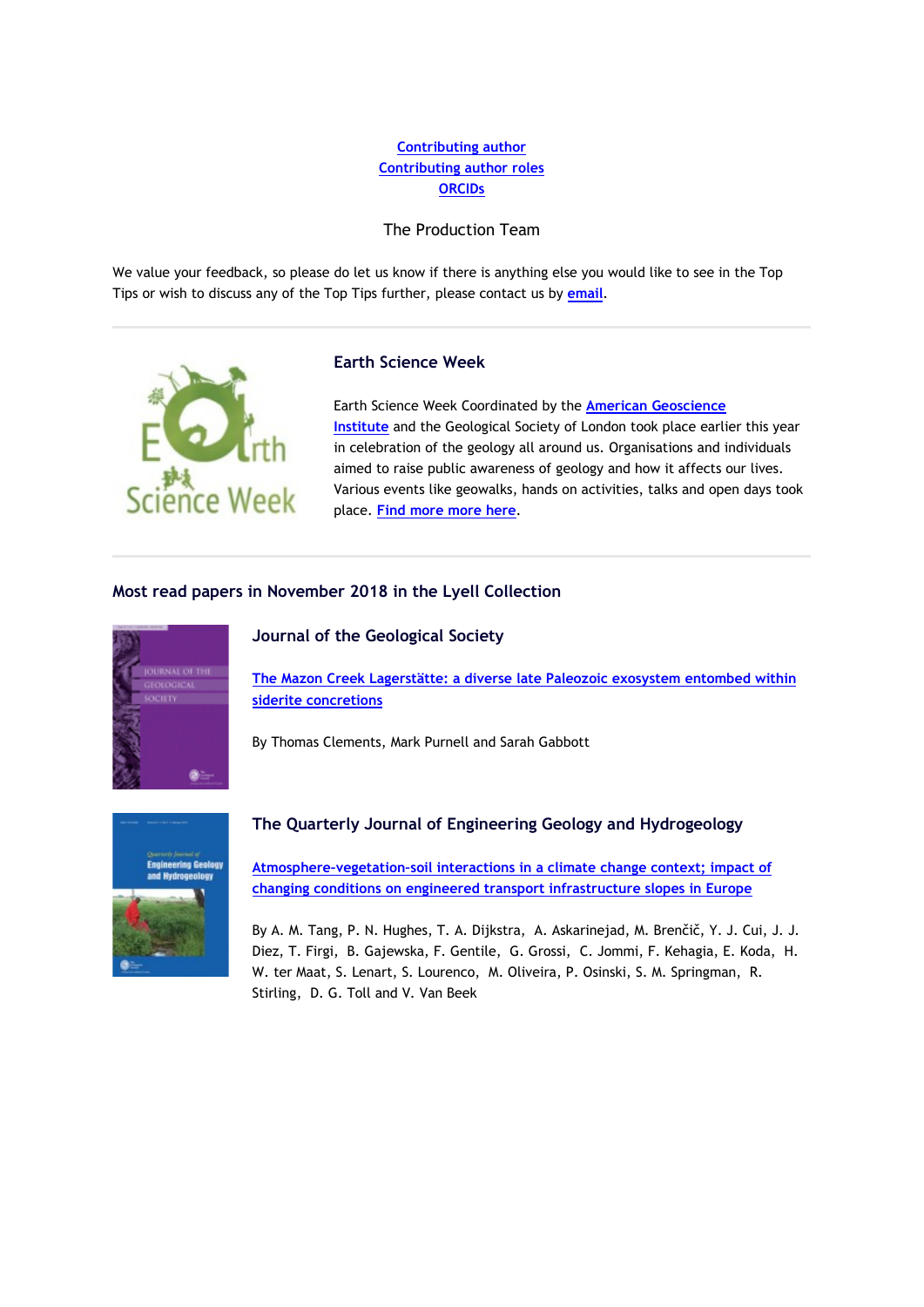

#### **Petroleum Geoscience**

**[Shale gas resources of the Bowland Basin, NW England: a holistic study](https://emea01.safelinks.protection.outlook.com/?url=http%3A%2F%2Fgeologicalsociety.msgfocus.com%2Fc%2F1hXlhSq9TuBFR1KG9xK&data=02%7C01%7Clucy.pullen%40geolsoc.org.uk%7Cf901483f2d8c422ce79208d69714691c%7C8793af0570194bd4bcbe1895301e92f9%7C0%7C0%7C636862511259744254&sdata=pAp%2F3W8fSxFMZ5pC%2BzIh8vXl6Uhm4ND9%2BpoFvfbmU5s%3D&reserved=0)**

By Huw Clarke, Peter Turner, Robert Marc Bustin, Nick Riley and Bernard Besly



## **Geochemistry: Exploration, Environment, Analysis**

**[A continental-scale geochemical atlas for resource exploration and environmental](https://emea01.safelinks.protection.outlook.com/?url=http%3A%2F%2Fgeologicalsociety.msgfocus.com%2Fc%2F1hXlI5oy0dH0Y2SK5Nv&data=02%7C01%7Clucy.pullen%40geolsoc.org.uk%7Cf901483f2d8c422ce79208d69714691c%7C8793af0570194bd4bcbe1895301e92f9%7C0%7C0%7C636862511259764272&sdata=ISHTUJcKEV2Lwfyurw1tmF14CvWBY5GmteE2kzrsQb0%3D&reserved=0)  [management: the National Geochemical Survey of Australia](https://emea01.safelinks.protection.outlook.com/?url=http%3A%2F%2Fgeologicalsociety.msgfocus.com%2Fc%2F1hXlI5oy0dH0Y2SK5Nv&data=02%7C01%7Clucy.pullen%40geolsoc.org.uk%7Cf901483f2d8c422ce79208d69714691c%7C8793af0570194bd4bcbe1895301e92f9%7C0%7C0%7C636862511259764272&sdata=ISHTUJcKEV2Lwfyurw1tmF14CvWBY5GmteE2kzrsQb0%3D&reserved=0)**

By P. de Caritat and M. Cooper



### **Scottish Journal of Geology**

**[Discussion of 'The Highland Noundary Fault and the Highland Border Complex](https://emea01.safelinks.protection.outlook.com/?url=http%3A%2F%2Fgeologicalsociety.msgfocus.com%2Fc%2F1hXlZyI8K2pUnoiMIDl&data=02%7C01%7Clucy.pullen%40geolsoc.org.uk%7Cf901483f2d8c422ce79208d69714691c%7C8793af0570194bd4bcbe1895301e92f9%7C0%7C0%7C636862511259774277&sdata=vZV2cx%2Bsml9FkujbyP9pEmABlIiG5yTOeseYvzpp2iw%3D&reserved=0)**

By P.W.G. Tanner



# **Proceedings of the Yorkshire Geological Society**

**[Sedimentary context and palaeoecology of Gigantoproductus shell beds in the](https://emea01.safelinks.protection.outlook.com/?url=http%3A%2F%2Fgeologicalsociety.msgfocus.com%2Fc%2F1hXmpLGwQLvfupqQET6&data=02%7C01%7Clucy.pullen%40geolsoc.org.uk%7Cf901483f2d8c422ce79208d69714691c%7C8793af0570194bd4bcbe1895301e92f9%7C0%7C0%7C636862511259784286&sdata=7BA1YhqN2yAv5lHaLGPS4lneh8mbGbWz0DDQERzzGQo%3D&reserved=0)  [Mississippian Eyam Limestone Formation, Derbyshire carbonate platform, central](https://emea01.safelinks.protection.outlook.com/?url=http%3A%2F%2Fgeologicalsociety.msgfocus.com%2Fc%2F1hXmpLGwQLvfupqQET6&data=02%7C01%7Clucy.pullen%40geolsoc.org.uk%7Cf901483f2d8c422ce79208d69714691c%7C8793af0570194bd4bcbe1895301e92f9%7C0%7C0%7C636862511259784286&sdata=7BA1YhqN2yAv5lHaLGPS4lneh8mbGbWz0DDQERzzGQo%3D&reserved=0)  [England](https://emea01.safelinks.protection.outlook.com/?url=http%3A%2F%2Fgeologicalsociety.msgfocus.com%2Fc%2F1hXmpLGwQLvfupqQET6&data=02%7C01%7Clucy.pullen%40geolsoc.org.uk%7Cf901483f2d8c422ce79208d69714691c%7C8793af0570194bd4bcbe1895301e92f9%7C0%7C0%7C636862511259784286&sdata=7BA1YhqN2yAv5lHaLGPS4lneh8mbGbWz0DDQERzzGQo%3D&reserved=0)**

By L. S. P. Nolan, L. Angiolini, F. Jadoul, G. Della Porta, S. J. Davies, V. J. Banks, M. H. Stephenson and M. J. Leng

## **Special Publications**

**[Tectonic evolution of the Gulf of Mexico, Caribbean and northern South America in](https://emea01.safelinks.protection.outlook.com/?url=http%3A%2F%2Fgeologicalsociety.msgfocus.com%2Fc%2F1hXmHf07AAe8TKQThIW&data=02%7C01%7Clucy.pullen%40geolsoc.org.uk%7Cf901483f2d8c422ce79208d69714691c%7C8793af0570194bd4bcbe1895301e92f9%7C0%7C0%7C636862511259794296&sdata=aJlOM9Q8sv5Ow%2F8AtpfzXSjk1PeKrDGrCroN1GQtWWM%3D&reserved=0)  [the mantle reference frame: an update](https://emea01.safelinks.protection.outlook.com/?url=http%3A%2F%2Fgeologicalsociety.msgfocus.com%2Fc%2F1hXmHf07AAe8TKQThIW&data=02%7C01%7Clucy.pullen%40geolsoc.org.uk%7Cf901483f2d8c422ce79208d69714691c%7C8793af0570194bd4bcbe1895301e92f9%7C0%7C0%7C636862511259794296&sdata=aJlOM9Q8sv5Ow%2F8AtpfzXSjk1PeKrDGrCroN1GQtWWM%3D&reserved=0)**

By James L. Pindell and Lorcan Kennan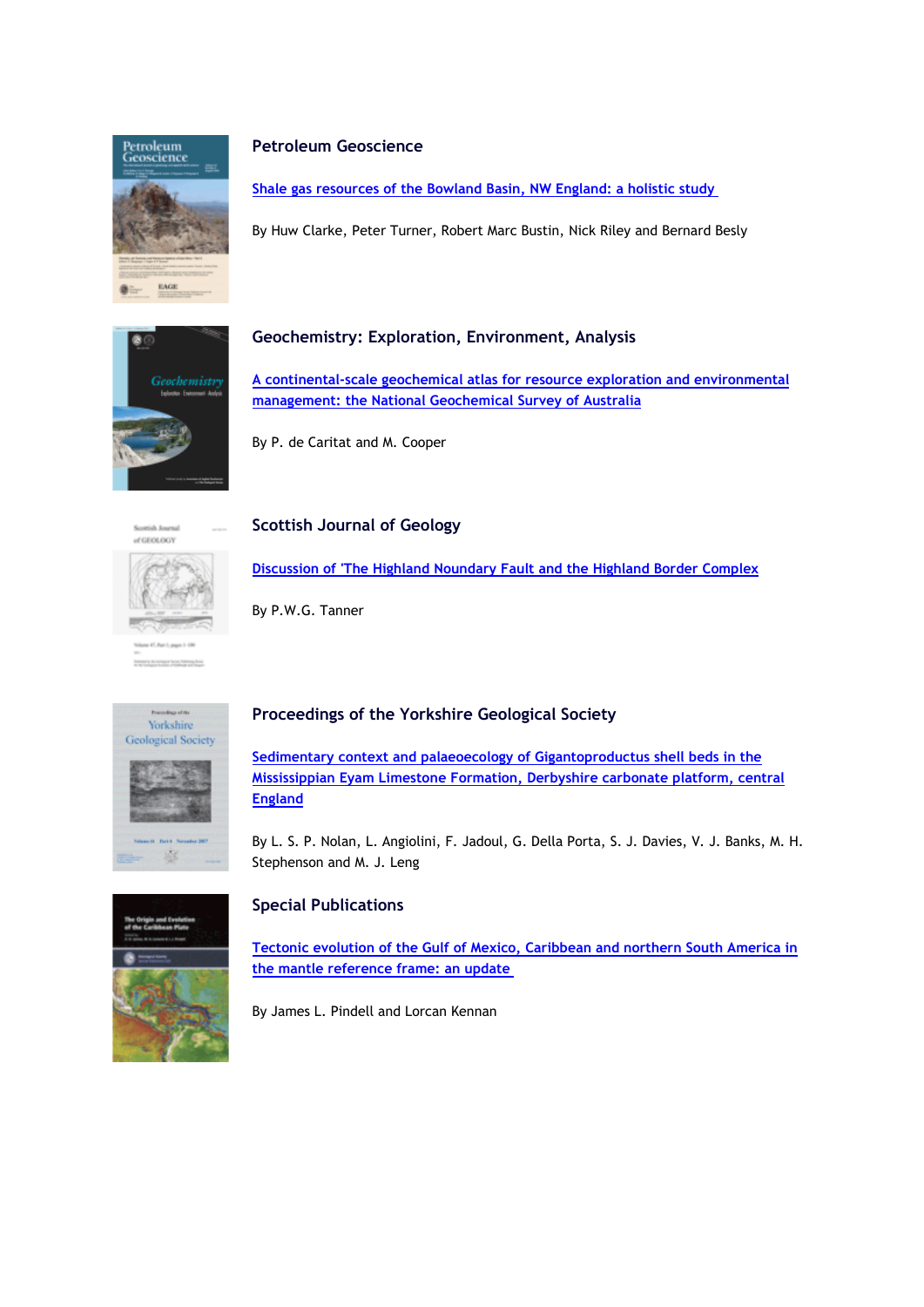

#### **Memoirs**

**[Introduction to the geology of Myanmar](https://emea01.safelinks.protection.outlook.com/?url=http%3A%2F%2Fgeologicalsociety.msgfocus.com%2Fc%2F1hXmYIjIkoX2j6gVUyM&data=02%7C01%7Clucy.pullen%40geolsoc.org.uk%7Cf901483f2d8c422ce79208d69714691c%7C8793af0570194bd4bcbe1895301e92f9%7C0%7C0%7C636862511259804300&sdata=wYpi%2FwFJ3SX%2F1D7Efsbl3bcNTlGKBeuYjW1xueE%2FMIg%3D&reserved=0)**

By Khin Zaw, Win Swe, A. J. Barber, M. J. Crow and Yin Yin Nwe



### **Who does what at the Publishing House**

**Journal of the Geological Society**: Contact Patricia Pantos at **[jgs@geolsoc.org.uk](mailto:jgs@geolsoc.org.uk) Quarterly Journal of Engineering Geology and Hydrogeology:** Contact Helen Floyd-Walker at **[qjegh@geolsoc.org](mailto:qjegh@geolsoc.org) Petroleum Geoscience:** Contact Lucy Bell at **[pg@geolsoc.org.uk](mailto:pg@geolsoc.org.uk)**

**Geochemistry: Exploration, Environment, Analysis:** Contact Lucy Bell at **[geea@geolsoc.org.uk](mailto:geea@geolsoc.org)**

**Proceedings of the Yorkshire Geological Society:** Contact Lucy Bell at **[pygs@geolsoc.org.uk](mailto:pygs@geolsoc.org.uk)**

**Scottish Journal of Geology:** Contact Patricia Pantos at **[sjg@geolsoc.org.uk](mailto:sjg@geolsoc.org.uk) Special Publications and memoirs:** Submission by invitation only, to propose a book: contact Maggie Simmons **[maggie.simmons@geolsoc.org.uk](mailto:maggie.simmons@geolsoc.org.uk)**. For queries related to production contact Jo Armstrong at **[jo.armstrong@geolsoc.org.uk](https://emea01.safelinks.protection.outlook.com/?url=http%3A%2F%2Fgeologicalsociety.msgfocus.com%2Fc%2F1hXn7rYvHjju0LYXdYH&data=02%7C01%7Clucy.pullen%40geolsoc.org.uk%7Cf901483f2d8c422ce79208d69714691c%7C8793af0570194bd4bcbe1895301e92f9%7C0%7C0%7C636862511259814305&sdata=EwMydbQMWCaord9EXqMzfLlwv1Tc059MyRtjcq26pAU%3D&reserved=0)**, Samuel Lickiss at **[samuel.lickiss@geolsoc.org.uk](mailto:samuel.lickiss@geolsoc.org.uk)**. **For book submission queries:** Contact Bethan Phillips at **[EditorialOffice@geolsoc.org.uk](mailto:EditorialOffice@geolsoc.org.uk)**.

For anything else email **[hello@geolsoc.org.uk](mailto:hello@geolsoc.org.uk)**